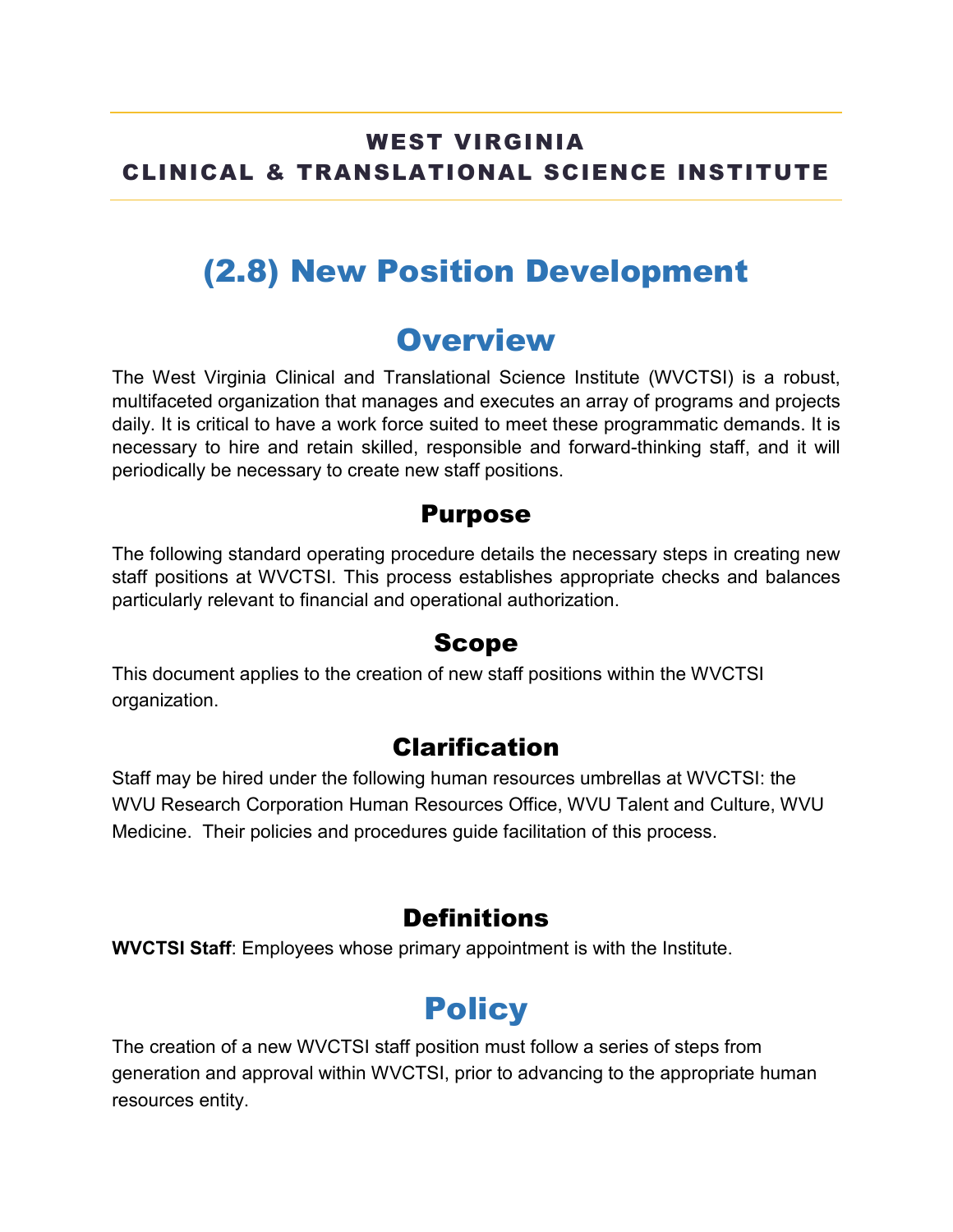#### Procedures

- 1. Need for new position is identified based on operational need.
- 2. Hiring manager discusses with administrative director level supervisor the need to hire.
- 3. Hiring supervisor completes new position justification form and submits to finance director and operations director, copying appropriate administrative director
- 4. Finance director and operations director review justification and approve or deny moving forward.
- 5. Finance director seeks approval from director/PI.
- 6. Director/ PI approves or denies moving forward with posting/hiring process
- 7. If position is approved by the director/PI, the hiring supervisor drafts the new position with input from appropriate team members.
- 8. Hiring supervisor sends position description draft to appropriate HR organization, copying WVCTSI finance
- 9. WVCTSI finance provides appropriate funding string(s).
- 10.Classification and Compensation reviews position and reports results to HR.
- 11.WVU HSC Business Office reviews budget for position.
- 12.HR representative shares results of review with hiring supervisor.
- 13.HR representative posts position for a minimum of 10 business days. Postings may be extended to allow for a suitable candidate pool.
- 14.Hiring supervisor shares position posting link with WVCTSI communications staff for posting on the WVCTSI website, e news and social media.
- 15.Hiring supervisor organizes hiring team.
- 16.Hiring supervisor drafts interview questions with input from hiring team; sends questions to HR for review.
- 17.HR forwards qualified candidates as appropriate via WVU Hire and hiring supervisor reviews and screens candidates prior to interview.
- 18.Hiring supervisor with administrative assistant schedules interviews.
- 19.Hiring team conducts interviews and selects top candidates (includes an alternate).
- 20.Hiring supervisor notifies HR of selected candidates.
- 21.HR extends offer and works with hiring supervisor on any salary negotiations.
- 22.Hiring supervisor discusses salary negotiations administrative director.
- 23.Once the candidate is selected, the onboarding process continues. See WVCTSI Onboarding & Offboarding Standard Operating Procedure (2.4).

#### Roles and Responsibilities

It is the responsibility of the hiring manager to initiate the position creation process and to keep the appropriate administrative director up-to-date on progress. Hiring managers must thoroughly and accurately provide position information in a timely manner. The financial director will ensure that proper funding is available to support any new positions.